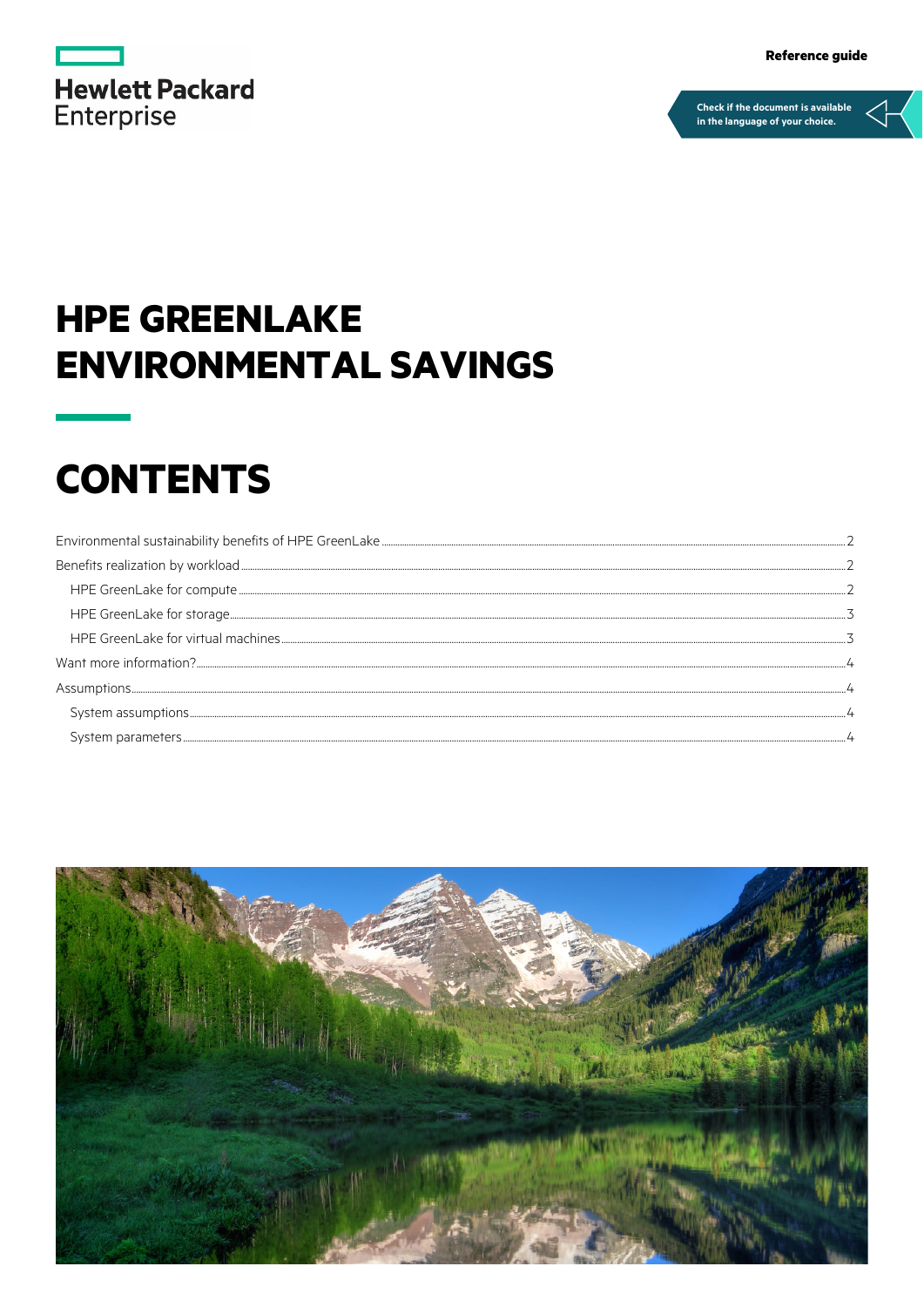## <span id="page-1-0"></span>**ENVIRONMENTAL SUSTAINABILITY BENEFITS OF HPE GREENLAKE**

HPE GreenLake is a consumption-based service model that can address the key causes of overprovisioning and low utilization rates for your on-premises or collocated data center IT equipment. HPE can help you execute an efficient hybrid multicloud delivery model that reduces total cost of ownership by 30% while reducing the environmental footprint of your IT.<sup>[1](#page-1-3)</sup>

In addition to significant CAPEX and OPEX savings, HPE GreenLake customers are able to improve operational efficiencies for equipment, staff, and infrastructure; free up valuable space and cooling to overcome resource constraints; and reduce energy consumption and carbon emissions. The key benefits realized by the majority of HPE GreenLake customers include:

- Increased utilization driven by a metered infrastructure approach
- Minimized comatose equipment, which drains energy and resources while doing no useful work
- Enhanced server refresh cycles to take advantage of performance improvements from newer technologies while helping ensure the responsible management of end-of-use assets
- Right-sized infrastructure that reduces hardware-related costs and helps minimize the consumption of unnecessary assets

With HPE GreenLake Management Services, HPE remotely monitors, operates, and optimize your infrastructure and applications, so you're not held back by internal resources and capabilities. With unique IP and automation, along with a team of 23,000 global experts, the service delivers comprehensive monitoring, operations, administration, optimization, and nearly continuous improvement across all areas of IT.

By identifying the right technologies, processes, and business models to meet your needs, HPE can help you implement an IT strategy that delivers on both digital transformation and environmental sustainability objectives.

## <span id="page-1-1"></span>**BENEFITS REALIZATION BY WORKLOAD**

HPE estimates the following energy savings based on the most common configurations of HPE GreenLake solutions.

## <span id="page-1-2"></span>**HPE GreenLake for compute**

General compute provides consumption-based, rack-optimized servers for scalability in a small footprint. These HPE servers provide a balance of performance, expansion, and manageability across diverse workloads to support even your most critical applications and data on-premises.

Our portfolio of energy effective compute solutions enables HPE customers to achieve more compute with less energy. HPE Integrated Lights Out (iLO) is the foundation for the intelligence of HPE servers, with always-on intelligent provisioning, thermal control, and Dynamic Power Capping technology.

Yet, enterprises typically overprovision compute by more than 50%. When delivered and managed through HPE GreenLake, this is slashed to just 10% excess capacity, helping minimize the power drained by idle equipment. In addition, utilization levels of more than 70% are targeted by HPE GreenLake Management Services, yielding significant energy and cost savings over the 10% utilization rates found, on average, in nonvirtualized environments.[2](#page-1-4)

Depending on the workload, HPE estimates that energy effectiveness increases approximately threefold when transitioning to HPE GreenLake for compute due to increased performance per watt.<sup>[3](#page-1-5)</sup> For instance:

- **HPE ProLiant DL360 and HPE ProLiant DL380 servers:** 3x increase in energy effectiveness, realized with an approximate 7x performance increase for a 2x increase in power.<sup>[4](#page-1-6)</sup>
- HPE Synergy 480 Gen10 Compute Module: 2.8x to 3.3x increase in energy effectiveness, realized with a 7x performance increase for a 2.1 to 2.5x increase in power. In addition, IDC calculates that customers can run equivalent workloads at 35% lower cost on average over five years with HPE Synergy than their legacy platform, including a 25% reduction in IT infrastructure-related costs such as the cost of hardware, power, and facilities.<sup>[5](#page-1-7)</sup>

<span id="page-1-7"></span><span id="page-1-6"></span><sup>5</sup> "Generating Business Value Through IT Agility Using HPE Synergy," IDC, 2019



<span id="page-1-3"></span><sup>1</sup> "The Total Economic Impact™ of HPE GreenLake Flex Capacity," a commissioned study conducted by Forrester Consulting, 2020

<span id="page-1-4"></span><sup>2</sup> "Beyond PUE: Tackling IT's Wasted Terawatts," Uptime Institute, 2020

<span id="page-1-5"></span><sup>&</sup>lt;sup>3</sup> Based on internal HPE calculations, 2021

<sup>4</sup> Based on HPE calculations, 2021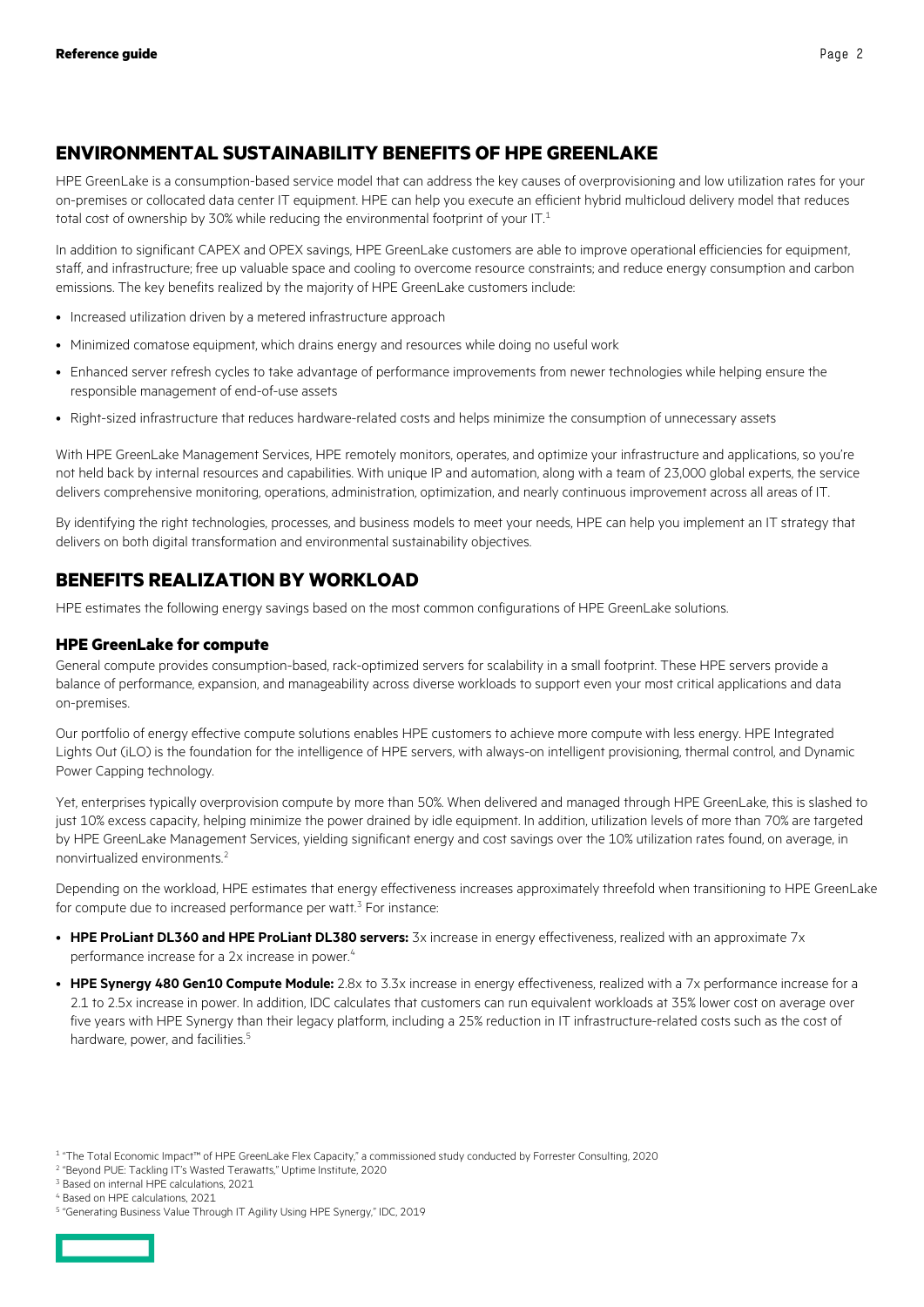## <span id="page-2-0"></span>**HPE GreenLake for storage**

Over-investing in storage is a common problem for organizations, balancing provisioning risks with competing resource demands from other key IT and business activities. A study by Futurum Research found that almost 70% of enterprises using on-premises storage over-invest<sup>[6](#page-2-2)</sup> while a report by Gartner estimates that 40% of storage capacity is unutilized, on average.<sup>[7](#page-2-3)</sup> HPE estimates that the overall cost of keeping this free space unutilized for 500 TB of storage infrastructure over five years is \$2.19 million.<sup>[8](#page-2-4)</sup>

By changing the way, you buy storage to a storage consumption service, HPE GreenLake helps minimize this excess capacity from 40% down to just 10%. In addition to a 30% reduction in total cost of ownership, our customers see a reduction in the environmental footprint of their IT from avoided power and cooling resources.<sup>[9](#page-2-5)</sup>

### <span id="page-2-1"></span>**HPE GreenLake for virtual machines**

Virtual Machines (VMs) allow IT organizations to run multiple virtual computers, operating systems, and applications on a single physical server, making more efficient use of the hardware and improving ROI. As opposed to nonvirtualized environments, which typically run at a fraction of capacity because each server is dedicated to a specific application, virtualization enables you to achieve higher workloads with higher utilizations.

The consolidation of applications onto VMs can lower server costs and their embodied environmental footprints. In addition, although operational energy consumption may increase due to increased utilization under HPE management, performance per watt is expected to increase exponentially.

HPE hyperconverged infrastructure (HCI) provides a software-defined management experience that virtualizes every storage and compute resources, allowing them to scale independently to help eliminate overprovisioning, lower VM license costs, and offer industry-leading data efficiency and data reduction depending on the workload. HPE HCI combines seamlessly with existing HPE ProLiant servers to improve resource efficiency and, powered by HPE InfoSight and its advanced artificial intelligence, can self-optimize and heal to help maximize performance across the full stack of storage, compute, networking, and virtualization.

When managed with HPE GreenLake Management Services, increased utilization levels deliver significant improvements in energy effectiveness, for instance:

- **HPE ProLiant DL325 Gen10 with HPE Nimble Storage HF40:** As utilization increases by 60%, customers may gain a 4.5x increase in energy effectiveness, realized with a 9x performance increase for 2x increase in power.<sup>[10](#page-2-6)</sup>
- **HPE SimpliVity 380:** As utilization increases by 60%, customers may gain a 3.5x increase in energy effectiveness, realized with a 7x performance increase for less than 2x increase in power.<sup>[11](#page-2-7)</sup>

When migrating workloads from 1U or 2U servers to a VM such as the HPE ProLiant DL325 with HPE Nimble Storage HF40 or HPE SimpliVity, power savings from consolidating workloads onto these VMs can yield a reduction of 69% total cost in ownership.<sup>[12](#page-2-8)</sup> When compared to a traditional infrastructure consisting of siloed servers and SAN storage, customers can save 49% over three years; and this increases to 55% or more in remote office/brand office (ROBO) deployments.<sup>[13](#page-2-9)</sup>

<span id="page-2-4"></span><sup>8</sup> "Understanding the Hidden Cost of 'Free Space' in Datacenter Storage," HPE 2020

<span id="page-2-9"></span><span id="page-2-8"></span><sup>&</sup>lt;sup>13</sup> "Analyzing the Economic Benefits of All-flash HPE SimpliVity 380," Enterprise Strategy Group, 2018



<span id="page-2-2"></span><sup>6</sup> "The Power of Consumption-Based On-Premises Services in Meeting Dynamic Storage Demands," Futurum Research, 2019

<span id="page-2-3"></span><sup>7</sup> "IT Key Metrics Data 2019: Key Infrastructure Measures: Storage Analysis," Gartner, 2019

<span id="page-2-5"></span><sup>9</sup> Based on HPE internal data, 2021

<span id="page-2-6"></span><sup>&</sup>lt;sup>10</sup> HPE ProLiant DL325 with HPE Nimble Storage HF40: Calculations based on SPECpower\_ssj2008 for Ops/watt measurements and HPE Power Advisor for power consumption of specific configurations

<span id="page-2-7"></span><sup>11</sup> Based on HPE calculations, 2021

<sup>12 &</sup>quot;The Total Economic Impact of HPE SimpliVity Hyperconverged Infrastructure," Forrester Report, 2017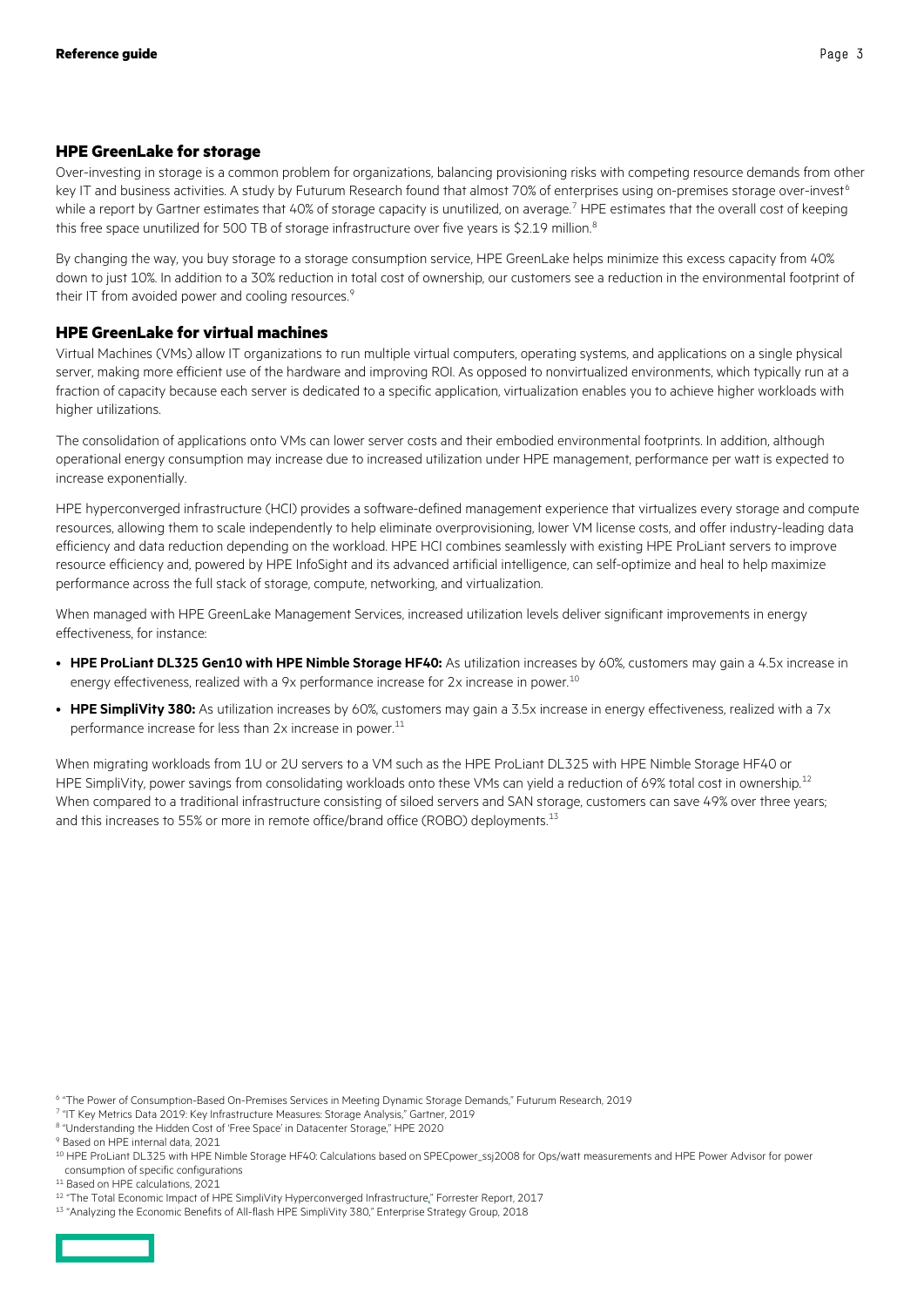## <span id="page-3-0"></span>**WANT MORE INFORMATION?**

Contact your account executive to learn more about the sustainability and IT efficiency benefits of adopting HPE GreenLake.

## <span id="page-3-1"></span>**ASSUMPTIONS**

## <span id="page-3-2"></span>**System assumptions**

- For compute configurations: Pre-state assumes a nonvirtualized environment with a 10% utilization rate and overprovisioning at 60%. Post-state assumes an HPE GreenLake installation with planned excess capacity of 10% (on average) and an HPE Pointnext Services managed utilization objective of 70%.
- For storage configurations: Pre-state assumes an environment with 40% excess storage capacity. Post-state assumes an environment with 10% excess storage capacity, scalable through planned growth cycles.
- For VM configurations: Pre-state assumes a nonvirtualized environment with a 10% utilization rate.<sup>[14](#page-3-4)</sup> Post-state assumes an HPE Pointnext Services managed utilization objective of 70%.
- In absence of an exact match between modeled configurations in HPE Power Advisor and the SPECpower data sheets, the best match was selected, focusing on selecting the closest processor and memory.
- Configurations modeled were selected as the most quoted configurations globally through HPE GreenLake Quick Quote tool issued between June 2020 and January 2021. These configurations are intended to provide a sample of environmental savings achieved through HPE GreenLake compute, storage, and VM solutions.

### <span id="page-3-3"></span>**System parameters**

System parameters outlined in the following are for demonstrative purposes only.

#### **i. Compute**

| <b>Product specifications</b> | Compute general                                                                                                                | Composable                                                                     |
|-------------------------------|--------------------------------------------------------------------------------------------------------------------------------|--------------------------------------------------------------------------------|
| <b>Frame</b>                  | HPE ProLiant DL360 Gen10 4LFF<br>HPE 42U G2 Enterprise Shock Rack                                                              | HPE Synergy 480<br>HPE 42U G2 Enterprise Shock Rack / HPE Synergy 12000 frames |
| Processor                     | 2x Intel® Xeon® Bronze 3206R Kit for HPE ProLiant DL360 Gen10 server                                                           | 2x Intel Xeon Bronze Processor Kit for HPE Synergy 480 Gen10                   |
| Memory                        | 6x HPE 32GB Dual Rank x4 DDR4-2933 CAS-21-21-21 Registered Smart 6x HPE 32GB Dual Rank x4 DDR4-2933 CAS-21-21-21<br>Memory Kit |                                                                                |
| <b>Hard drive</b>             | 2x 480 GB SATA 6G RI LFF SCC DS SSD                                                                                            | 1x 480 GB SATA MU M.2 2280 DS SSD                                              |
|                               | <b>Power supply and/or kit</b> 1x 800W FS Univ Hot plug LH power supply Kit                                                    | HPE SY 480 Gen10 M.2 FIO Adptr Brd Kit                                         |

#### **ii. Storage**

|                        | <b>General purpose</b>                                                                                                                                                     | <b>Mission critical</b>                                                                                                                                              |
|------------------------|----------------------------------------------------------------------------------------------------------------------------------------------------------------------------|----------------------------------------------------------------------------------------------------------------------------------------------------------------------|
| <b>Solution</b>        | HPE Nimble Storage HF40 adaptive, dual controller array providing up to<br>100,000 IOPS using 16 GB Fibre Channel host connectivity in HPE 42U<br>G2 Enterprise Shock Rack | HPE Primera A650 2-node All Flash array providing up to 128,000<br>IOPS using 8x 16 GB Fibre Channel host connectivity in HPE 42U G2<br><b>Enterprise Shock Rack</b> |
| <b>Memory required</b> | 131 TB, 200 TB, 500 TB                                                                                                                                                     | 100 TB, 500 TB                                                                                                                                                       |
|                        | (modeled separately)                                                                                                                                                       | (modeled separately)                                                                                                                                                 |

<span id="page-3-4"></span><sup>14</sup> "Beyond PUE: Tackling IT's Wasted Terawatts," Uptime Institute, 2020